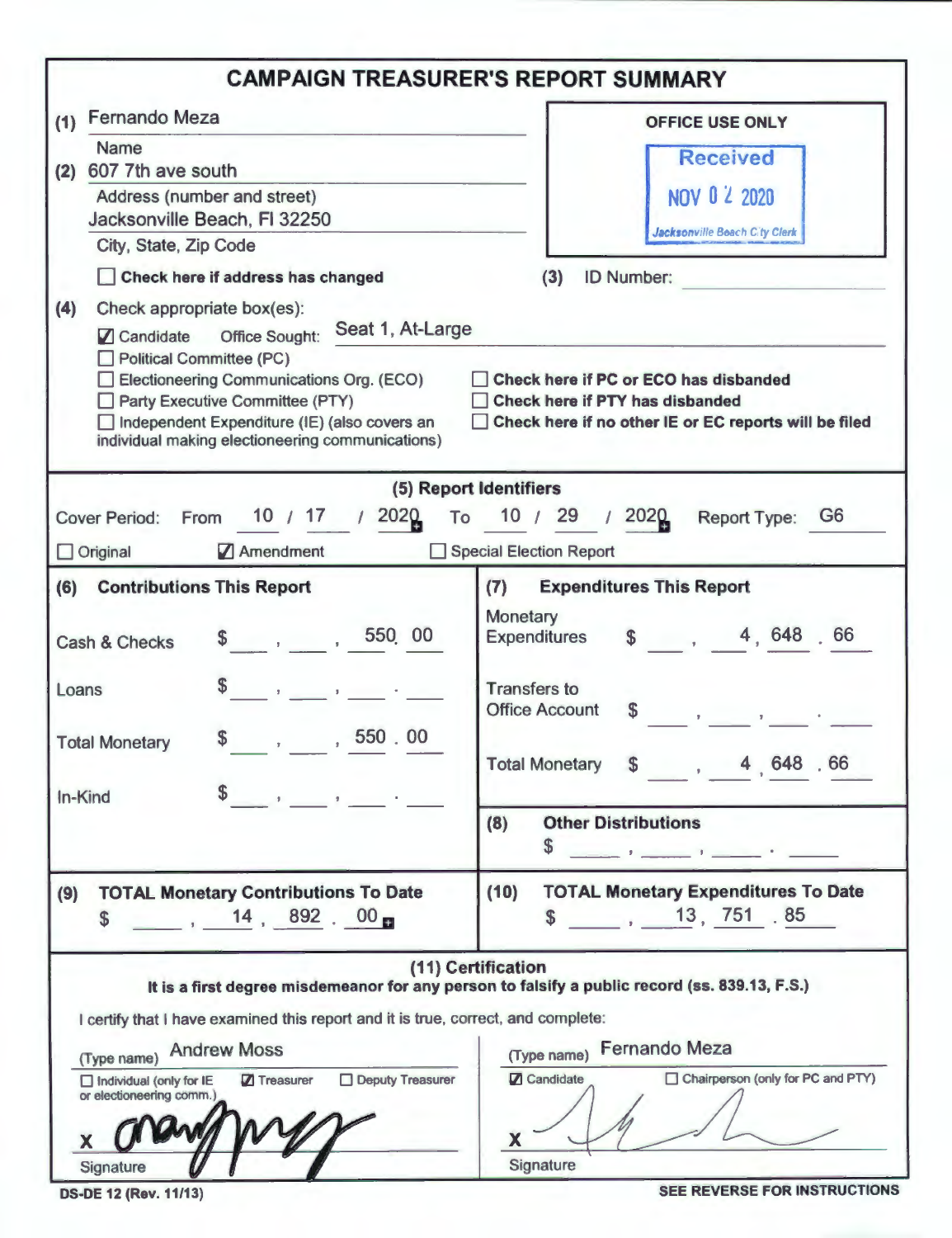**CAMPAIGN TREASURER'S REPORT - ITEMIZED EXPENDITURES (1) Name** Fernando Meza **(2) 1.0. Number \_\_\_\_\_\_\_ \_** 

| (5)                                             | (7)                                                                                                       | (8)                                                                        | (9)                               | (10)             | (11)          |
|-------------------------------------------------|-----------------------------------------------------------------------------------------------------------|----------------------------------------------------------------------------|-----------------------------------|------------------|---------------|
| <b>Date</b><br>(6)<br>Sequence<br><b>Number</b> | <b>Full Name</b><br>(Last, Suffix, First, Middle)<br><b>Street Address &amp;</b><br>City, State, Zip Code | <b>Purpose</b><br>(add office sought if<br>contribution to a<br>candidate) | <b>Expenditure</b><br><b>Type</b> | <b>Amendment</b> | <b>Amount</b> |
| 10/<br>$\mathbf{1}$                             | Stiched and Screen<br>20/ 2020 1939 Mayport Rd<br>Atlantic Beach, Fl 32233                                | Campaign Shirts                                                            | <b>MON</b>                        |                  | \$71.69       |
| 10<br>$\overline{a}$                            | Stiches and Screen<br>22, 2020 1939 Mayport Rd.<br>Atlantic Beach, Fl 32233                               | Campaign Shirts                                                            | <b>MON</b>                        |                  | \$71.69       |
| 10 <sub>1</sub><br>3                            | Agility Press Inc.<br>23 2020 3060 Mercury Road<br>Jacksonville, Fl 32207                                 | Campaign Mailers                                                           | <b>MON</b>                        |                  | \$1,867.93    |
| 10<br>雷<br>4                                    | Agility Press Inc.<br>23 2020 3060 Mercury Road<br>Jacksonville, Fl 32207                                 | Campaign Mailer                                                            | <b>MON</b>                        |                  | \$2,624.71    |
| 23, 2020<br>10<br>5                             | Home Depot<br>3790 3rd street south<br>Jacksonville Beach, Fl 32250                                       | Campaign Materials                                                         | <b>MON</b>                        |                  | \$12.64       |
|                                                 |                                                                                                           |                                                                            |                                   |                  |               |
|                                                 |                                                                                                           |                                                                            |                                   |                  |               |
|                                                 |                                                                                                           |                                                                            |                                   |                  |               |

ı

**OS-DE 14 (Rev. 11/13) SEE REVERSE FOR INSTRUCTIONS AND CODE VALUES**